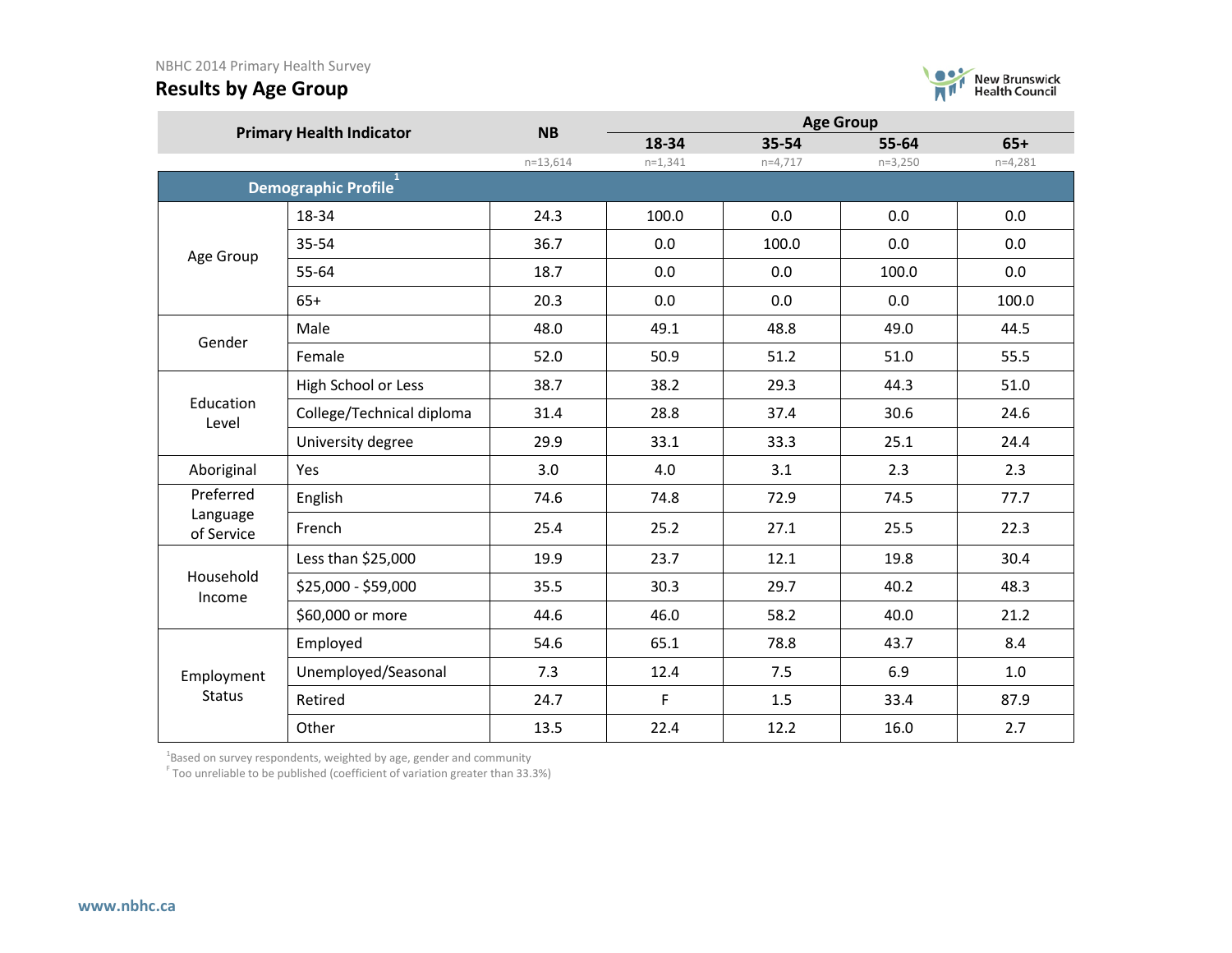### NBHC 2014 Primary Health Survey

# **Results by Age Group**

| <b>Primary Health Indicator</b>                                                                                                    | <b>NB</b>               |                         | <b>Age Group</b>        |                         |                         |  |
|------------------------------------------------------------------------------------------------------------------------------------|-------------------------|-------------------------|-------------------------|-------------------------|-------------------------|--|
|                                                                                                                                    |                         | 18-34                   | 35-54                   | 55-64                   | $65+$                   |  |
|                                                                                                                                    | $n = 13.614$            | $n=1,341$               | $n=4,717$               | $n=3,250$               | $n=4,281$               |  |
| <b>Health Services Barriers</b>                                                                                                    |                         |                         |                         |                         |                         |  |
| Health services not available in your area when needed                                                                             | 17.4                    | 17.1                    | 18.5                    | 18.3                    | 14.6                    |  |
|                                                                                                                                    | $(16.8 - 18.0)$         | $(15.1 - 19.1)$         | $(17.4 - 19.6)$         | $(17.0 - 19.6)$         | $(13.6 - 15.6)$         |  |
| <b>Transportation problems</b>                                                                                                     | 7.1                     | 8.9                     | 6.5                     | 7.4                     | 5.5                     |  |
|                                                                                                                                    | $(6.7 - 7.5)$           | $(7.4 - 10.4)$          | $(5.8 - 7.2)$           | $(6.5 - 8.3)$           | $(4.8 - 6.2)$           |  |
| Language problems with health care provider                                                                                        | 4.2                     | 5.1                     | 5.1                     | 3.5                     | 2.4                     |  |
|                                                                                                                                    | $(3.9 - 4.5)$           | $(3.9 - 6.3)$           | $(4.5 - 5.7)$           | $(2.9 - 4.1)$           | $(2.0 - 2.8)$           |  |
| Cost for medication too high                                                                                                       | 35.1                    | 28.5                    | 34.1                    | 41.6                    | 39.2                    |  |
|                                                                                                                                    | $(34.3 - 35.9)$         | $(26.1 - 30.9)$         | $(32.7 - 35.5)$         | $(39.9 - 43.3)$         | $(37.7 - 40.7)$         |  |
| Cost for treatments or procedures too high                                                                                         | 19.9                    | 15.5                    | 20.3                    | 23.9                    | 20.8                    |  |
|                                                                                                                                    | $(19.2 - 20.6)$         | $(13.5 - 17.5)$         | $(19.1 - 21.5)$         | $(22.4 - 25.4)$         | $(19.6 - 22.0)$         |  |
| Cost for ambulance services too high                                                                                               | 21.7                    | 20.1                    | 22.2                    | 25.0                    | 19.6                    |  |
|                                                                                                                                    | $(20.9 - 22.5)$         | $(17.7 - 22.5)$         | $(20.9 - 23.5)$         | $(23.3 - 26.7)$         | $(18.3 - 20.9)$         |  |
| Unable to leave the house because of health problems                                                                               | 12.4                    | 10.2                    | 12.8                    | 15.8                    | 11.4                    |  |
|                                                                                                                                    | $(11.8 - 13.0)$         | $(8.6 - 11.8)$          | $(11.9 - 13.7)$         | $(14.6 - 17.0)$         | $(10.5 - 12.3)$         |  |
| Have trouble finding their way around the health care                                                                              | 9.3                     | 10.1                    | 10.6                    | 9.6                     | 5.8                     |  |
| system                                                                                                                             | $(8.8 - 9.8)$           | $(8.5 - 11.7)$          | $(9.7 - 11.5)$          | $(8.6 - 10.6)$          | $(5.1 - 6.5)$           |  |
| Difficulty understanding written information about                                                                                 | 9.4                     | 6.7                     | 8.4                     | 11.0                    | 12.8                    |  |
| medical condition or prescription (% always or usually)                                                                            | $(8.9 - 9.9)$           | $(5.3 - 8.1)$           | $(7.6 - 9.2)$           | $(9.9 - 12.1)$          | $(11.8 - 13.8)$         |  |
| How often was a medical condition or prescription<br>explained to you in a way that you could understand?<br>(% always or usually) | 90.8<br>$(90.3 - 91.3)$ | 88.3<br>$(86.6 - 90.0)$ | 91.2<br>$(90.4 - 92.0)$ | 91.8<br>$(90.9 - 92.7)$ | 92.2<br>$(91.4 - 93.0)$ |  |
| Things that contribute a lot to feelings of stress                                                                                 |                         |                         |                         |                         |                         |  |
| Time pressures / not enough time                                                                                                   | 40.9                    | 51.5                    | 51.6                    | 32.3                    | 16.5                    |  |
|                                                                                                                                    | $(40.1 - 41.7)$         | $(48.8 - 54.2)$         | $(50.2 - 53.0)$         | $(30.7 - 33.9)$         | $(15.4 - 17.6)$         |  |
| Health of family members                                                                                                           | 38.1                    | 34.8                    | 41.2                    | 41.2                    | 33.8                    |  |
|                                                                                                                                    | $(37.3 - 38.9)$         | $(32.3 - 37.3)$         | $(39.8 - 42.6)$         | $(39.5 - 42.9)$         | $(32.4 - 35.2)$         |  |
| Your own work situation                                                                                                            | 34.2                    | 44.1                    | 47.1                    | 27.4                    | 4.7                     |  |
| (ex: hours of work, or working conditions)                                                                                         | $(33.4 - 35.0)$         | $(41.5 - 46.7)$         | $(45.7 - 48.5)$         | $(25.9 - 28.9)$         | $(4.1 - 5.3)$           |  |

Confidence interval calculated at a 95% level of confidence.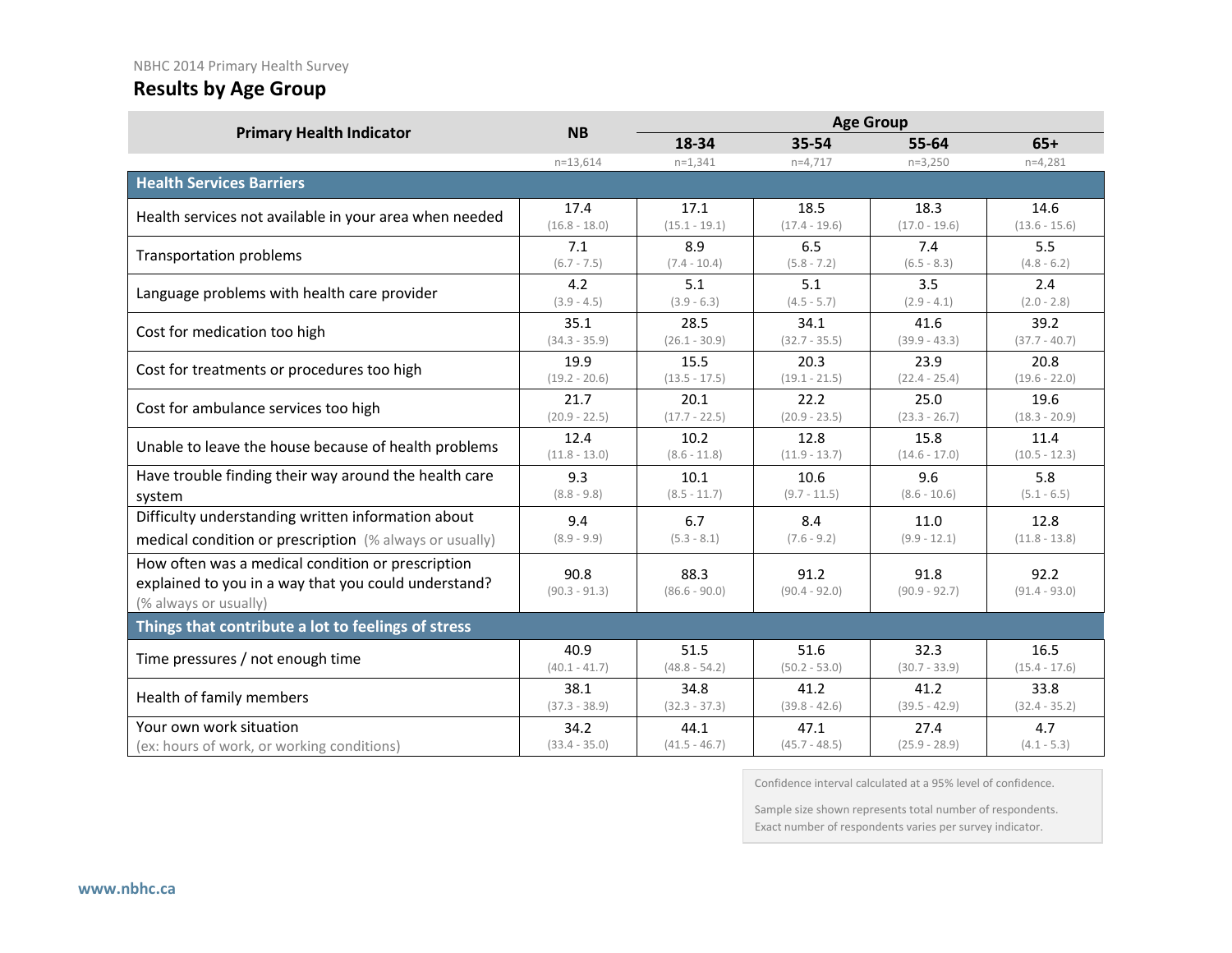#### NBHC 2014 Primary Health Survey

## **Results by Age Group**

|                                                                                                                    | <b>NB</b>               |                         |                         |                         |                         |
|--------------------------------------------------------------------------------------------------------------------|-------------------------|-------------------------|-------------------------|-------------------------|-------------------------|
| <b>Primary Health Indicator</b>                                                                                    |                         | 18-34                   | 35-54                   | 55-64                   | $65+$                   |
|                                                                                                                    | $n = 13,614$            | $n=1,341$               | $n=4,717$               | $n=3,250$               | $n=4,281$               |
| <b>Health Profile</b>                                                                                              |                         |                         |                         |                         |                         |
| Self-rated Health (% very good or excellent)                                                                       | 50.5<br>$(49.7 - 51.3)$ | 65.0<br>$(62.5 - 67.5)$ | 55.1<br>$(53.7 - 56.5)$ | 37.7<br>$(36.1 - 39.3)$ | 36.3<br>$(34.9 - 37.7)$ |
| Self-rated mental or emotional health                                                                              | 65.4                    | 69.4                    | 68.4                    | 60.1                    | 60.4                    |
| (% very good or excellent)                                                                                         | $(64.6 - 66.2)$         | $(66.9 - 71.9)$         | $(67.1 - 69.7)$         | $(58.4 - 61.8)$         | $(59.0 - 61.8)$         |
| "My health largely depends on how well I take care of                                                              | 55.2                    | 60.9                    | 59.5                    | 50.8                    | 44.6                    |
| myself" (% strongly agree)                                                                                         | $(54.4 - 56.0)$         | $(58.3 - 63.5)$         | $(58.1 - 60.9)$         | $(49.1 - 52.5)$         | $(43.1 - 46.1)$         |
| Number of prescription medications taken on a regular                                                              | 15.2                    | 4.0 $E$                 | 9.7                     | 19.8                    | 24.3                    |
| <b>basis<sup>7</sup></b> (% 6 or more)                                                                             | $(14.5 - 15.9)$         | $(2.4 - 5.6)$           | $(8.6 - 10.8)$          | $(18.3 - 21.3)$         | $(22.9 - 25.7)$         |
| Discuss regularly with a health professional on<br>improving health or preventing illness<br>(% always or usually) | 25.4<br>$(24.7 - 26.1)$ | 15.6<br>$(13.6 - 17.6)$ | 25.4<br>$(24.2 - 26.6)$ | 33.5<br>$(31.9 - 35.1)$ | 29.7<br>$(28.3 - 31.1)$ |
| How long have you been seeing the same family doctor?<br>(% 5 years or more)                                       | 73.0<br>$(72.2 - 73.8)$ | 68.2<br>$(65.6 - 70.8)$ | 74.6<br>$(73.3 - 75.9)$ | 74.4<br>$(72.9 - 75.9)$ | 74.0<br>$(72.7 - 75.3)$ |
| Are you limited in doing activities because of a physical                                                          |                         |                         |                         |                         |                         |
| or mental condition, or a health problem? (% yes)                                                                  | 22.1<br>$(21.4 - 22.8)$ | 10.8<br>$(9.1 - 12.5)$  | 19.0<br>$(17.9 - 20.1)$ | 31.3<br>$(29.7 - 32.9)$ | 33.2<br>$(31.8 - 34.6)$ |
| <b>Memory Loss</b>                                                                                                 |                         |                         |                         |                         |                         |
| Someone in household has a memory problem                                                                          | 9.9<br>$(9.4 - 10.4)$   | 5.9<br>$(4.6 - 7.1)$    | 9.5<br>$(8.6 - 10.3)$   | 11.2<br>$(10.1 - 12.2)$ | 14.5<br>$(13.4 - 15.5)$ |
| that interferes with day to day function                                                                           | 3.9<br>$(3.6 - 4.2)$    | 2.9<br>$(2.0 - 3.8)$    | 4.2<br>$(3.6 - 4.8)$    | 4.5<br>$(3.8 - 5.2)$    | 3.9<br>$(3.3 - 4.5)$    |
| <b>Health Behaviours</b>                                                                                           |                         |                         |                         |                         |                         |
| Eating fruits and vegetables (% 5 portions or more a day)                                                          | 50.4<br>$(49.6 - 51.2)$ | 56.6<br>$(53.9 - 59.3)$ | 51.5<br>$(50.1 - 52.9)$ | 44.4<br>$(42.7 - 46.1)$ | 46.3<br>$(44.8 - 47.8)$ |
| Moderate or vigorous physical activity<br>(% at least 2 1/2 hours a week)                                          | 49.0<br>$(48.2 - 49.8)$ | 51.6<br>$(48.9 - 54.3)$ | 48.6<br>$(47.2 - 50.0)$ | 49.6<br>$(47.9 - 51.3)$ | 46.0<br>$(44.5 - 47.5)$ |
| Current smoker (% daily or occasional)                                                                             | 19.2<br>$(18.5 - 19.9)$ | 22.2<br>$(20.0 - 24.4)$ | 21.4<br>$(20.2 - 22.6)$ | 20.2<br>$(18.8 - 21.6)$ | 10.4<br>$(9.5 - 11.3)$  |
| Unhealthy weight (% obese)                                                                                         | 30.8<br>$(30.0 - 31.6)$ | 22.9<br>$(20.6 - 25.2)$ | 34.9<br>$(33.6 - 36.3)$ | 35.5<br>$(33.9 - 37.2)$ | 28.4<br>$(27.1 - 29.8)$ |

 $E$  Use with caution (coefficient of variation between 16.7% and 33.3%)

 $7$  Self-reported by respondent: Arthritis, asthma, cancer, chronic pain, depression, diabetes, emphysema or COPD, gastric reflux (GERD), heart disease, high blood pressure or hypertension, mood disorder other than depression, or stroke

Confidence interval calculated at a 95% level of confidence.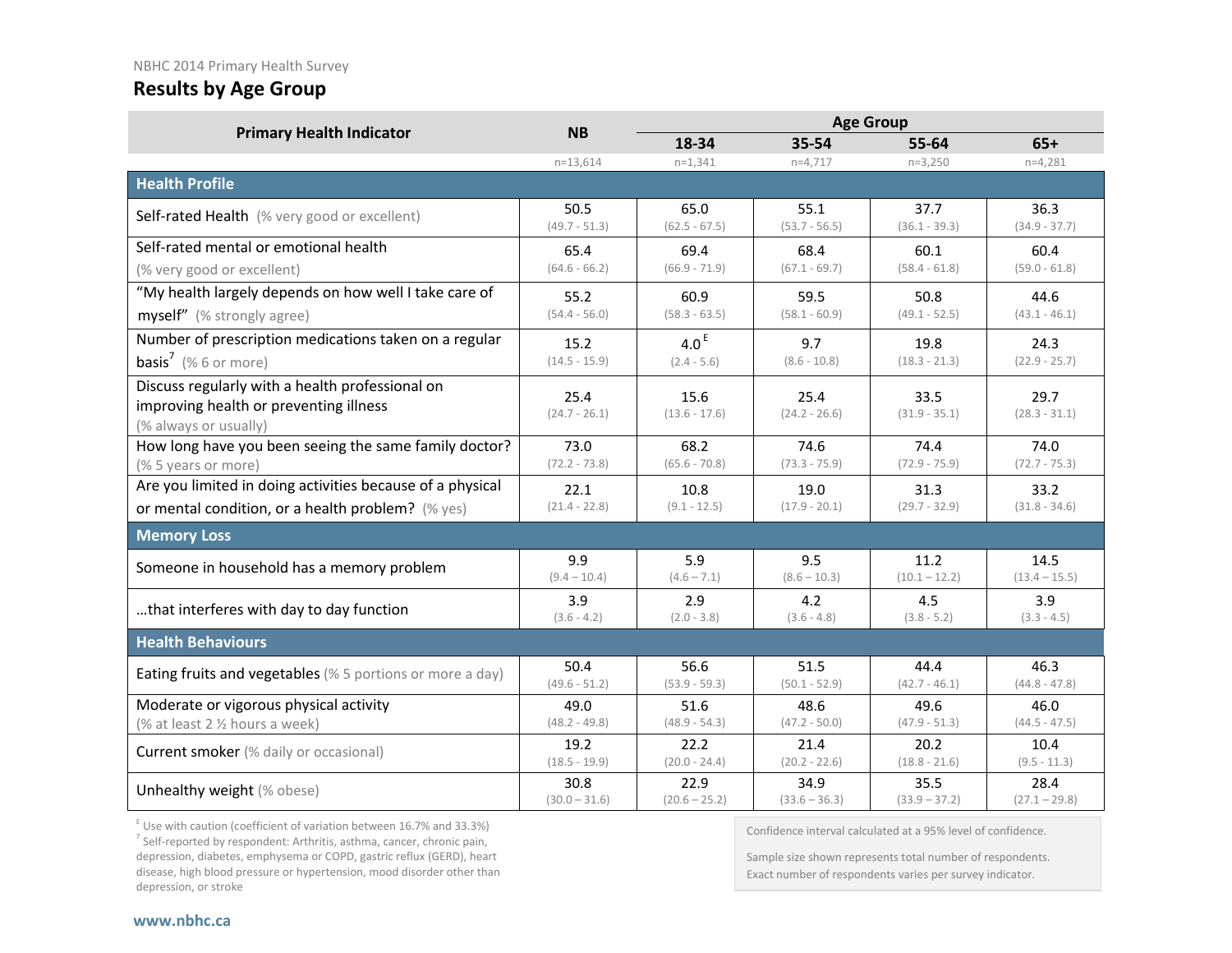#### NBHC 2014 Primary Health Survey

## **Results by Age Group**

|                                              | <b>NB</b>            |                  |                      |                      |                      |
|----------------------------------------------|----------------------|------------------|----------------------|----------------------|----------------------|
| <b>Primary Health Indicator</b>              |                      | 18-34            | 35-54                | 55-64                | $65+$                |
|                                              | $n=13,614$           | $n=1,341$        | $n=4,717$            | $n=3,250$            | $n=4,281$            |
| <b>Chronic Health Conditions<sup>1</sup></b> |                      |                  |                      |                      |                      |
| 3                                            | 61.6                 | 39.6             | 55.8                 | 77.1                 | 84.1                 |
| One or more chronic health conditions        | $(60.8 - 62.4)$      | $(37.0 - 42.2)$  | $(54.4 - 57.2)$      | $(75.7 - 78.5)$      | $(83.0 - 85.2)$      |
| High blood pressure or hypertension          | 27.0                 | 5.1              | 19.5                 | 42.6                 | 52.3                 |
|                                              | $(26.3 - 27.7)$      | $(3.9 - 6.3)$    | $(18.4 - 20.6)$      | $(40.9 - 44.3)$      | $(50.8 - 53.8)$      |
| Arthritis                                    | 17.4                 | 3.8              | 12.7                 | 26.5                 | 33.8                 |
|                                              | $(16.8 - 18.0)$      | $(2.8 - 4.8)$    | $(11.8 - 13.6)$      | $(25.0 - 28.0)$      | $(32.4 - 35.2)$      |
| Gastric reflux (GERD)                        | 16.4                 | 7.5              | 14.7                 | 23.2                 | 23.9                 |
|                                              | $(15.8 - 17.0)$      | $(6.1 - 8.9)$    | $(13.7 - 15.7)$      | $(21.8 - 24.6)$      | $(22.6 - 25.2)$      |
| Depression                                   | 14.9                 | 14.6             | 15.9                 | 17.0                 | 11.4                 |
|                                              | $(14.3 - 15.5)$      | $(12.7 - 16.5)$  | $(14.9 - 16.9)$      | $(15.7 - 18.3)$      | $(10.5 - 12.3)$      |
| Chronic pain                                 | 14.0                 | 6.0              | 13.2                 | 21.5                 | 18.4                 |
|                                              | $(13.4 - 14.6)$      | $(4.7 - 7.3)$    | $(12.2 - 14.2)$      | $(20.1 - 22.9)$      | $(17.3 - 19.5)$      |
| Asthma                                       | 11.8                 | 16.2             | 11.0                 | 9.3                  | 10.5                 |
|                                              | $(11.3 - 12.3)$      | $(14.2 - 18.2)$  | $(10.1 - 11.9)$      | $(8.3 - 10.3)$       | $(9.6 - 11.4)$       |
| <b>Diabetes</b>                              | 10.6                 | 2.0 <sup>E</sup> | 7.7                  | 16.7                 | 20.8                 |
|                                              | $(10.1 - 11.1)$      | $(1.3 - 2.7)$    | $(6.9 - 8.5)$        | $(15.4 - 18.0)$      | $(19.6 - 22.0)$      |
| Heart disease                                | 8.3                  | 0.8 <sup>E</sup> | 3.7                  | 12.8                 | 21.6                 |
|                                              | $(7.8 - 8.8)$        | $(0.3 - 1.3)$    | $(3.2 - 4.2)$        | $(11.7 - 13.9)$      | $(20.4 - 22.8)$      |
| Cancer                                       | 8.3                  | 2.0 <sup>E</sup> | 4.4                  | 11.8                 | 19.6                 |
|                                              | $(7.8 - 8.8)$        | $(1.3 - 2.7)$    | $(3.8 - 5.0)$        | $(10.7 - 12.9)$      | $(18.4 - 20.8)$      |
| Emphysema or COPD                            | 3.0<br>$(2.7 - 3.3)$ | F                | 1.7<br>$(1.3 - 2.1)$ | 4.6<br>$(3.9 - 5.3)$ | 7.0<br>$(6.2 - 7.8)$ |
| Mood disorder other than depression          | 3.0                  | 3.5              | 3.4                  | 2.8                  | 1.6                  |
|                                              | $(2.7 - 3.3)$        | $(2.5 - 4.5)$    | $(2.9 - 3.9)$        | $(2.2 - 3.4)$        | $(1.2 - 2.0)$        |
| Stroke                                       | 2.5                  | 1.1 <sup>E</sup> | 1.2                  | 3.3                  | 5.9                  |
|                                              | $(2.2 - 2.8)$        | $(0.5 - 1.7)$    | $(0.9 - 1.5)$        | $(2.7 - 3.9)$        | $(5.2 - 6.6)$        |

 $1$  Self-reported based on survey respondents  $3$  Among the twelve chronic health conditions listed in this table

E Use with caution (coefficient of variation between 16.7% and 33.3%)

F Too unreliable to be published (coefficient of variation greater than 33.3%)

Confidence interval calculated at a 95% level of confidence.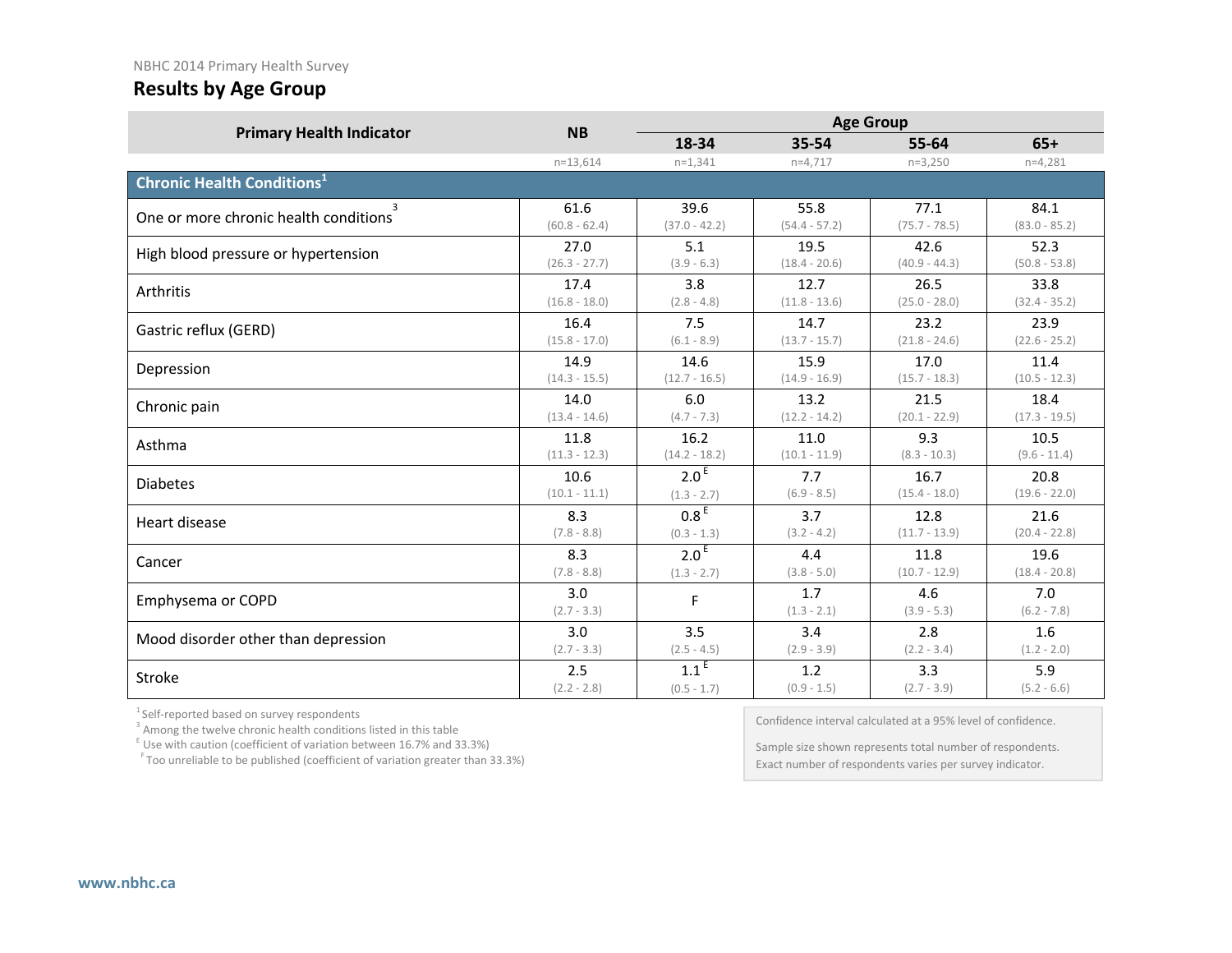| NBHC 2014 Primary Health Survey<br><b>Results by Age Group</b> |  |
|----------------------------------------------------------------|--|
|                                                                |  |

#### **Primary Health Indicator NB**  $\frac{\text{Age group}}{\text{18-34}}$  **Age group 18-34 35-54 55-64 65+** n=13,614 n=1,341 n=4,717 n=3,250 n=4,281 **Accessibility** The ability of patients/clients to obtain care/service at the right place and the right time, based on respective needs, in the official language of their choice A-1 **Has a personal family doctor** (% yes) 92.1 (91.7 - 92.5) 88.1 (86.4 - 89.8) 91.9 (91.1 - 92.7) 93.5 (92.7 - 94.3) 95.8 (95.2 - 96.4) A-2 **Calling family doctor's office** during regular practice hours (% very easy or somewhat easy) 78.3 (77.6 - 79.0) 80.2 (77.9 - 82.5) 74.6 (73.3 - 75.9) 78.6 (77.2 - 80.0) 82.5 (81.3 - 83.7) A-3 Family doctor has **extended office hours** (after 5pm or on weekends) (% yes) 16.2 (15.6 - 16.8) 15.7 (13.6 - 17.8) 15.6  $(14.5 - 16.7)$ 18.0 (16.6 - 19.4) 16.0 (14.9 - 17.1) A-4 Family doctor has an **after-hour arrangement** when office is closed (% yes) 18.2 (17.5 - 18.9) 20.0  $(17.7 - 22.3)$ 16.2 (15.1 - 17.3) 18.0 (16.6 - 19.4) 19.9 (18.7 - 21.1) A-5 **How quickly appointment can be made** with family doctor  $%$  on same day or next day)  $30.1$ (29.3 - 30.9) 27.7 (25.1 - 30.3) 27.6  $(26.2 - 29.0)$ 31.4 (29.7 - 33.1) 36.3 (34.8 - 37.8)  $(\%$  within 5 days) 60.3 (59.4 - 61.2) 61.2 (58.3 - 64.1) 57.6 (56.1 - 59.1) 59.2 (57.4 - 61.0) 65.4 (63.9 - 66.9) A-6 <sup>N</sup>**urse working with family doctor** who is regularly involved in health care (% yes) 27.5 (26.7 - 28.3) 22.0  $(19.7 - 24.3)$ 27.8  $(26.5 - 29.1)$ 31.7  $(30.0 - 33.3)$ 29.3  $(27.9 - 30.7)$ A-7  $H$  **Has access to a primary health team<sup>3</sup> (% yes)** 28.5 (27.8 - 29.2) 23.3  $(21.0 - 25.6)$ 28.4  $(27.1 - 29.7)$ 31.8 (30.2 - 33.4) 31.7 (30.3 - 33.1) A-8 Wait time at the hospital **emergency department** (% less than 4 hours) 73.9 (72.7 - 75.1) 69.4 (65.8 - 73.0) 72.4  $(70.5 - 74.3)$ 76.2 (73.9 - 78.5) 80.7 (78.8 - 82.6) A-9 How often citizens received the health care service they needed in the official **language** of their choice (% who always received service in language of preference) English<sup>4</sup> 95.2 (94.8 - 95.6) 94.7 (93.2 - 96.2) 95.1 (94.3 - 95.9) 95.5 (94.7 - 96.3) 95.9 (95.2 - 96.6) French<sup>4</sup> 72.6 (71.0 - 74.2) 66.9  $(62.2 - 71.6)$ 72.4 (70.0 - 74.8) 75.1 (71.8 - 78.4) 78.0 (74.7 - 81.3)

<sup>3</sup> Primary health team: Has access to a family doctor and has access to either a nurse practitioner or a nurse or other health professionals at their family doctor's office<br><sup>4</sup> Preferred language of service as indicated by respondent in the survey

Confidence interval calculated at a 95% level of confidence.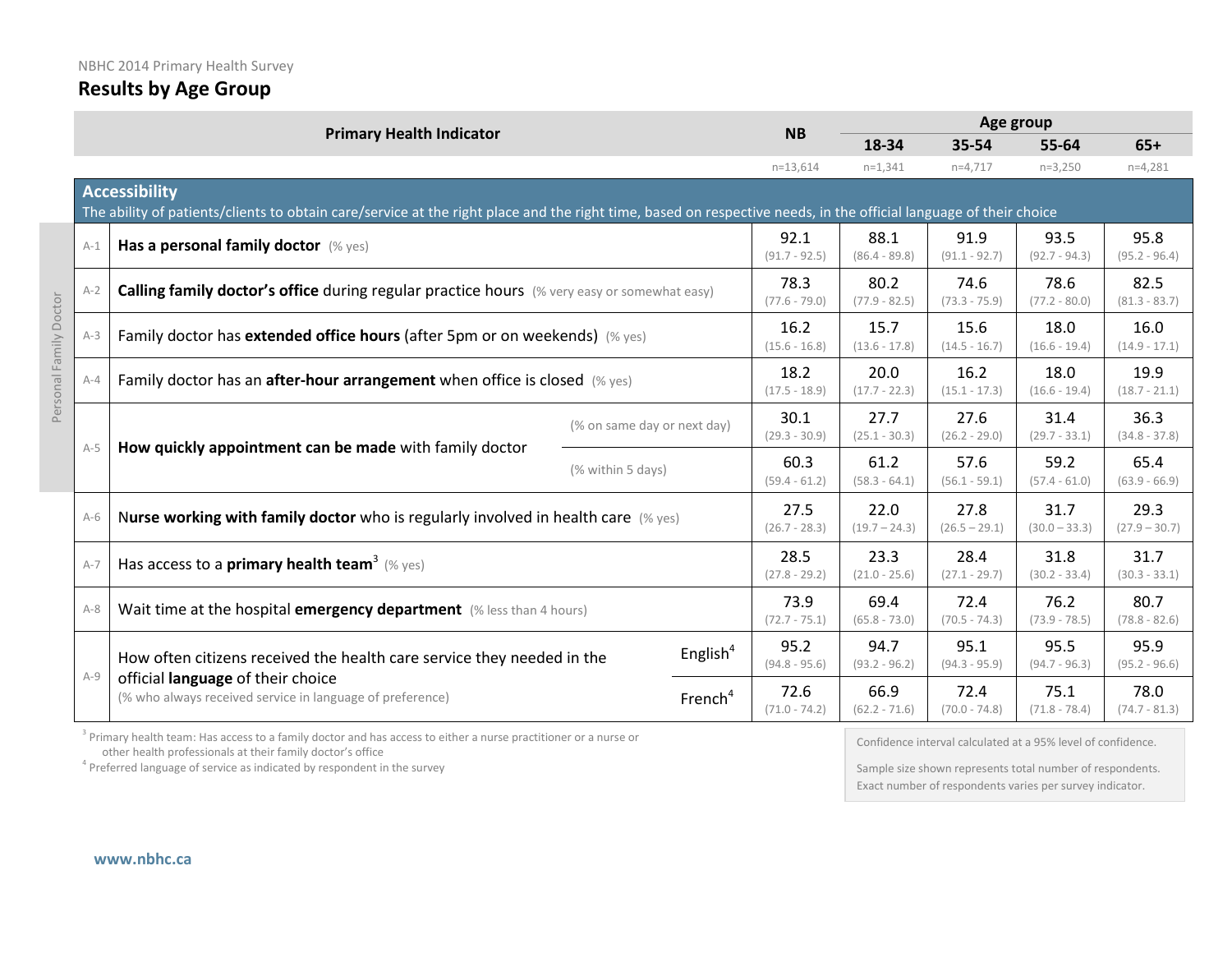|               | <b>Primary Health Indicator</b>                                                                       | <b>NB</b>               | Age group         |                   |                   |                         |  |  |  |
|---------------|-------------------------------------------------------------------------------------------------------|-------------------------|-------------------|-------------------|-------------------|-------------------------|--|--|--|
|               |                                                                                                       |                         | 18-34             | 35-54             | 55-64             | $65+$                   |  |  |  |
|               |                                                                                                       | $n=13,614$              | $n=1,341$         | $n=4,717$         | $n=3,250$         | $n=4,281$               |  |  |  |
|               | <b>Appropriateness</b>                                                                                |                         |                   |                   |                   |                         |  |  |  |
|               | Care/service provided is relevant to the patients'/clients' needs and based on established standards  |                         |                   |                   |                   |                         |  |  |  |
| $Q-1$         | Adults 65 and over who received their flu shot in the last year $(\%$ yes)                            | 70.6<br>$(69.2 - 72.0)$ | Not<br>applicable | Not<br>applicable | Not<br>applicable | 70.6<br>$(69.2 - 72.0)$ |  |  |  |
| $O-2$         | Adults with one or more of four select chronic health conditions <sup>5</sup> who had measurements    | 91.3                    | 72.9              | 90.9              | 92.7              | 93.2                    |  |  |  |
|               | for blood pressure in the past 12 months $(\%$ yes)                                                   | $(90.6 - 92.0)$         | $(64.7 - 81.1)$   | $(89.3 - 92.5)$   | $(91.4 - 94.0)$   | $(92.3 - 94.1)$         |  |  |  |
| $Q-3$         | Adults with one or more of four select chronic health conditions <sup>5</sup> who had measurements    | 76.3                    | 34.9              | 71.1              | 82.2              | 81.6                    |  |  |  |
|               | for cholesterol in the past 12 months (% yes)                                                         | $(75.2 - 77.4)$         | $(26.1 - 43.7)$   | $(68.5 - 73.7)$   | $(80.3 - 84.1)$   | $(80.1 - 83.1)$         |  |  |  |
| $Q - 4$       | Adults with one or more of four select chronic health conditions <sup>5</sup> who had measurements    | 73.9                    | 53.5              | 69.8              | 77.5              | 76.9                    |  |  |  |
|               | for blood sugar in the past 12 months $(\%$ yes)                                                      | $(72.8 - 75.0)$         | $(44.2 - 62.8)$   | $(67.2 - 72.4)$   | $(75.5 - 79.5)$   | $(75.3 - 78.5)$         |  |  |  |
| $Q-5$         | Adults with one or more of four select chronic health conditions <sup>5</sup> who had measurements    | 59.3                    | 52.0              | 59.5              | 61.2              | 58.8                    |  |  |  |
|               | for body weight in the past 12 months $(\%$ yes)                                                      | $(58.0 - 60.6)$         | $(42.8 - 61.2)$   | $(56.7 - 62.3)$   | $(58.8 - 63.6)$   | $(57.0 - 60.6)$         |  |  |  |
| $O-6$         | How often family doctor helps citizens coordinate the care from other health care providers           | 70.7                    | 66.1              | 70.8              | 72.5              | 72.7                    |  |  |  |
|               | and places (% always)                                                                                 | $(69.7 - 71.7)$         | $(62.3 - 69.9)$   | $(69.0 - 72.6)$   | $(70.5 - 74.5)$   | $(71.0 - 74.4)$         |  |  |  |
|               | <b>Effectiveness</b>                                                                                  |                         |                   |                   |                   |                         |  |  |  |
|               | Care/service, intervention or action achieves the desired results                                     |                         |                   |                   |                   |                         |  |  |  |
| $Q-7$         | Citizens with a chronic health condition <sup>7</sup> who have confidence in controlling and managing | 42.2                    | 41.5              | 41.7              | 41.1              | 44.1                    |  |  |  |
|               | their health condition (% very confident)                                                             | $(41.2 - 43.2)$         | $(37.4 - 45.6)$   | $(39.8 - 43.6)$   | $(39.2 - 43.0)$   | $(42.5 - 45.7)$         |  |  |  |
| <b>Safety</b> |                                                                                                       |                         |                   |                   |                   |                         |  |  |  |
|               | Potential risks of an intervention or the environment are avoided or minimized                        |                         |                   |                   |                   |                         |  |  |  |
| $Q - 8$       | Citizens with a chronic health condition <sup>7</sup> who know what each of their prescribed          | 47.7                    | 65.8              | 54.2              | 45.6              | 36.3                    |  |  |  |
|               | <b>medications do</b> (% strongly agree)                                                              | $(46.6 - 48.8)$         | $(60.9 - 70.7)$   | $(52.1 - 56.3)$   | $(43.5 - 47.7)$   | $(34.7 - 37.9)$         |  |  |  |
| $Q-9$         | Was harmed due to a medical error or mistake as a result of health care services received             | 2.7 <sup>6</sup>        | $2.6^{E,6}$       | $2.9^{6}$         | $2.8^{6}$         | $2.3^{6}$               |  |  |  |
|               | in the last 12 months (excluding hospital stay) $(\%$ yes)                                            | $(2.4 - 3.0)$           | $(1.8 - 3.4)$     | $(2.4 - 3.4)$     | $(2.2 - 3.4)$     | $(1.9 - 2.7)$           |  |  |  |

<sup>5</sup> Self-reported by respondent: Diabetes, heart disease, stroke or high blood pressure

<sup>6</sup> For this type of indicator, a "better" result is achieved when the indicator has a "lower" value

<sup>7</sup> Self-reported by respondent: Arthritis, asthma, cancer, chronic pain, depression, diabetes, emphysema or COPD,

gastric reflux (GERD), heart disease, high blood pressure or hypertension, mood disorder other than depression, or stroke E Use with caution (coefficient of variation between 16.7% and 33.3%)

Confidence interval calculated at a 95% level of confidence.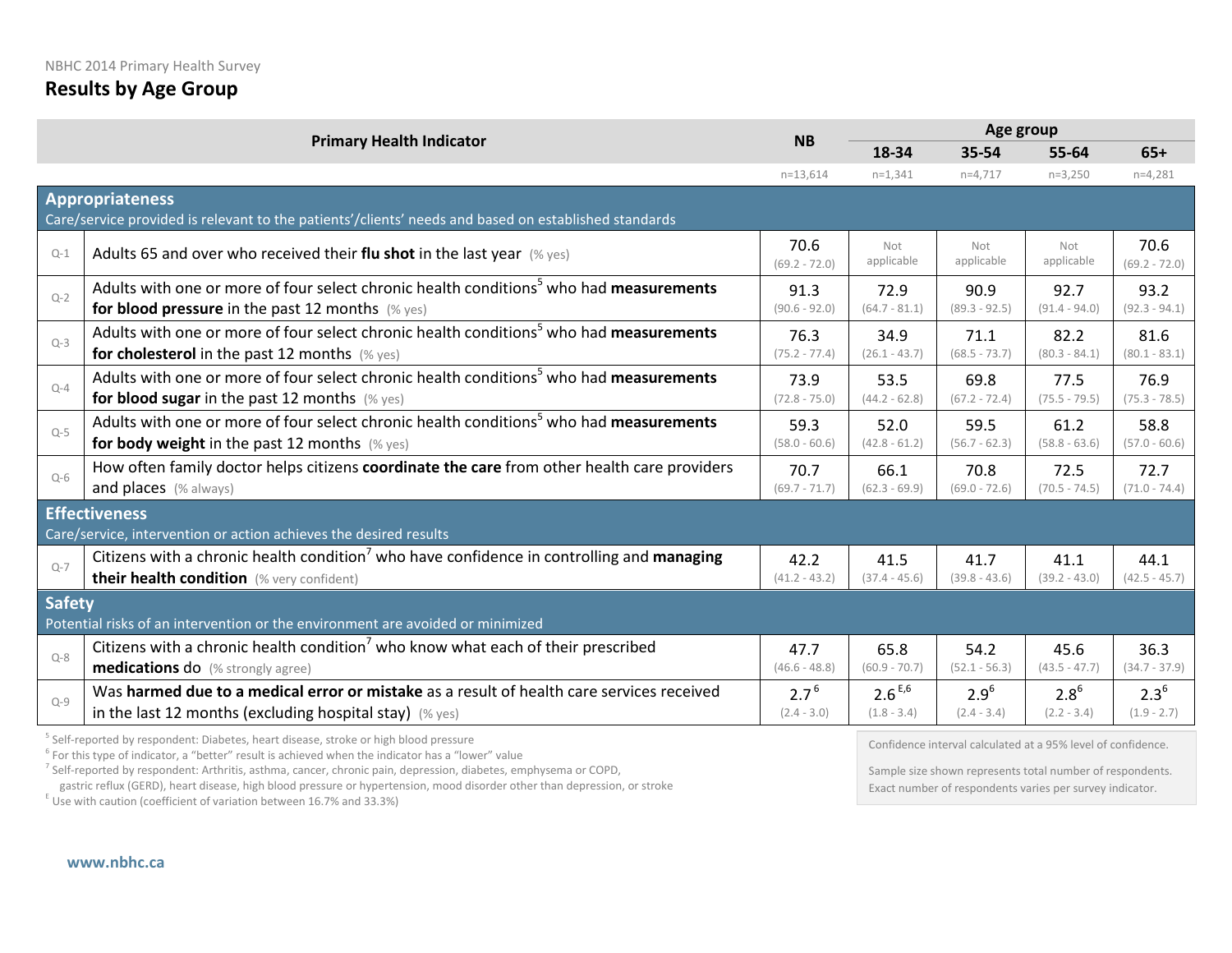|          |                                                                                                                            | <b>NB</b>                     | Age group                     |                               |                              |                             |  |
|----------|----------------------------------------------------------------------------------------------------------------------------|-------------------------------|-------------------------------|-------------------------------|------------------------------|-----------------------------|--|
|          | <b>Primary Health Indicator</b>                                                                                            |                               | 18-34                         | 35-54                         | 55-64                        | $65+$                       |  |
|          |                                                                                                                            | $n=13,614$                    | $n=1,341$                     | $n=4,717$                     | $n=3,250$                    | $n=4,281$                   |  |
|          | <b>Efficiency</b><br>Achieving the desired results with the most cost-effective use of resources                           |                               |                               |                               |                              |                             |  |
| $Q - 10$ | Model of care used most often when sick or in need of care from a health professional<br>(% hospital emergency department) | $11.5^{6}$<br>$(11.0 - 12.0)$ | $13.6^{6}$<br>$(11.8 - 15.4)$ | $11.9^{6}$<br>$(11.0 - 12.8)$ | $10.6^{6}$<br>$(9.5 - 11.7)$ | $9.3^{6}$<br>$(8.4 - 10.2)$ |  |
| $Q - 11$ | Has used Tele-Care or other telephone information lines in the last 12 months $(\%$ yes)                                   | 7.4<br>$(7.0 - 7.8)$          | 11.5<br>$(9.8 - 13.2)$        | 7.3<br>$(6.6 - 8.0)$          | 5.5<br>$(4.7 - 6.3)$         | 4.5<br>$(3.9 - 5.1)$        |  |
|          | Use of services<br>Using primary health services in the last 12 months                                                     |                               |                               |                               |                              |                             |  |
| $U-1$    | Visited a personal family doctor (% yes)                                                                                   | 80.3<br>$(79.6 - 81.0)$       | 69.8<br>$(67.3 - 72.3)$       | 78.3<br>$(77.1 - 79.5)$       | 86.6<br>$(85.4 - 87.8)$      | 90.6<br>$(89.7 - 91.5)$     |  |
| $U-2$    | Visited a hospital emergency department (% yes)                                                                            | 41.3<br>$(40.5 - 42.1)$       | 43.8<br>$(41.1 - 46.5)$       | 41.6<br>$(40.2 - 43.0)$       | 40.2<br>$(38.5 - 41.9)$      | 39.1<br>$(37.7 - 40.5)$     |  |
| $U-3$    | Visited a specialist (% yes)                                                                                               | 56.4<br>$(55.6 - 57.2)$       | 45.9<br>$(43.2 - 48.6)$       | 52.5<br>$(51.1 - 53.9)$       | 62.8<br>$(61.2 - 64.4)$      | 70.2<br>$(68.9 - 71.5)$     |  |
| $U-4$    | Visited an after-hours clinic or a walk-in clinic (% yes)                                                                  | 24.3<br>$(23.6 - 25.0)$       | 33.9<br>$(31.4 - 36.4)$       | 26.3<br>$(25.1 - 27.5)$       | 18.7<br>$(17.4 - 20.0)$      | 14.2<br>$(13.2 - 15.2)$     |  |
| $U-5$    | Visited an alternative practitioner (% yes)                                                                                | 25.2<br>$(24.5 - 25.9)$       | 24.8<br>$(22.5 - 27.1)$       | 30.8<br>$(29.5 - 32.1)$       | 23.2<br>$(21.8 - 24.6)$      | 17.4<br>$(16.3 - 18.5)$     |  |
| $U-6$    | Visited a community health centre (% yes)                                                                                  | 6.9<br>$(6.5 - 7.3)$          | 6.6<br>$(5.3 - 7.9)$          | 7.0<br>$(6.3 - 7.7)$          | 7.2<br>$(6.3 - 8.1)$         | 7.0<br>$(6.2 - 7.8)$        |  |
| $U-7$    | Used ambulance services (% yes)                                                                                            | 5.7<br>$(5.3 - 6.1)$          | 3.2<br>$(2.3 - 4.1)$          | 4.9<br>$(4.3 - 5.5)$          | 6.6<br>$(5.8 - 7.4)$         | 9.4<br>$(8.5 - 10.3)$       |  |
| $U-8$    | Visited a nurse practitioner (% yes)                                                                                       | 7.7<br>$(7.3 - 8.1)$          | 9.8<br>$(8.2 - 11.4)$         | 8.0<br>$(7.2 - 8.8)$          | 6.8<br>$(5.9 - 7.7)$         | 5.7<br>$(5.0 - 6.4)$        |  |
| $U-9$    | Visited a health professional at a <b>private clinic</b> (% yes)                                                           | 23.7<br>$(23.0 - 24.4)$       | 21.7<br>$(19.5 - 23.9)$       | 24.9<br>$(23.7 - 26.1)$       | 25.7<br>$(24.2 - 27.2)$      | 22.1<br>$(20.9 - 23.3)$     |  |

 $6$  For this type of indicator, a "better" result is achieved when the indicator has a "lower" value

Confidence interval calculated at a 95% level of confidence.